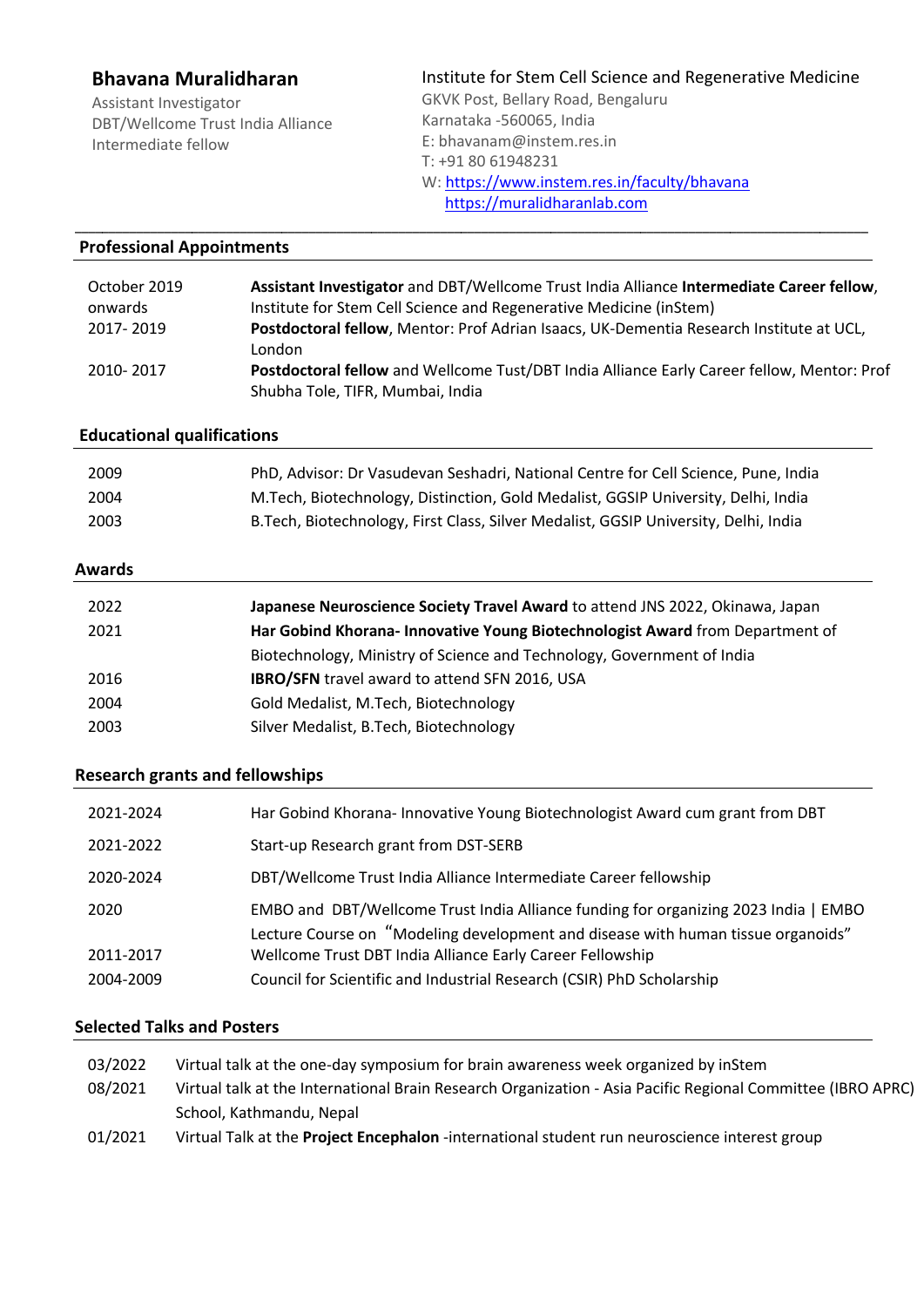- 12/2020 Science talk at the virtual "**Life Science Across the Globe seminar series**" organised by **HHMI, Janelia research campus**, USA
- 01/2020 Invited talk at No garland Neuroscience meeting, IISER Pune, India
- 12/2019 Invited talk at the **Heidelberg University**, Germany
- 11/2017 Invited talk at the Postdoctoral Association Seminar series, **Institute of Neurology, UCL**, London
- 11/2016 Poster presentation at the Society for Neuroscience Meeting, San Diego, USA
- 05/2016 Poster presentation at the International Society for Developmental Neurobiologists (ISDN) Meeting, Antibes, France
- 05/2014 Poster presentation at the Cortical development meeting, Chania, Greece
- 01/2012 Poster presentation at the International society for developmental neurobiologists (ISDN) Meeting, Mumbai, India

# **Conferences/ Meetings as Organiser**

- 03/2022 Organizer of online one day symposium entitled "Brain Functions: From Basic Understanding to Translational Approaches" to commemorate Brain Awareness Week, featuring talks from neuroscientists across institutes in India 02/2022 Organizer of virtual Poster sessions at inStem Annual review of research 04/2021 Member of the core organising team for NeuroFemIndia conference, event by BiaswatchIndia, showcasing the work of women neuroscientists in India and to address the issue of better representation of scientists of all genders in Indian academia
- 02/2023 Co-organiser India/EMBO lecture course on "Modeling development and disease with human tissue organoids" at inStem February 2023

# **Lab personnel**

| Postdoctoral fellows      | Dr Kruttika Phalnikar, Dr Shafeeque CM, Ms S K Dhanya |
|---------------------------|-------------------------------------------------------|
| Graduate students         | Leora D'Souza, Asha S Channakkar                      |
| <b>Project Associates</b> | Kishan Kalia, Pooja Sharma                            |
| Research interns          | Aparajita Kumar                                       |

## **Awards to lab members**

04/2022 ICMR Postdoctoral fellowship to Dr Kruttika Phalnikar 03/2021 Award (full registration fee waiver) to Leora D'Souza to attend Keystone eSymposia, USA on Precision Engineering of the Genome, Epigenome and Transcriptome

## **Publications –2020 onwards as independent PI, \* Corresponding author**

- 1. D'Souza L<sup>#</sup>, Chanakkar, A<sup>#</sup>, Muralidharan B\*. "Chromatin remodelling complexes in cerebral cortex development and neurodevelopmental disorders" **(2021), Neurochemistry International,** 147, 105055, Article type: Review https://doi.org/10.1016/j.neuint.2021.105055
- 2. **Muralidharan B\*.** "Human *in-vitro* disease models to aid pathway and target discovery for neurological disorders**" (2020**) in **Translational Biotechnology: A Journey from Laboratory to Clinics**, Yasha Hasija (editor), **Elsevier press**, pp. 81-106, Article type: book chapter
- 3. **Muralidharan B\***. "Understanding brain development Indian researchers' past, present and growing contribution**" (2020) The International Journal of Developmental Biology,** 64: 123 – 132, Article type: Review/survey http://www.ijdb.ehu.es/web/paper.php?doi=10.1387/ijdb.190204bm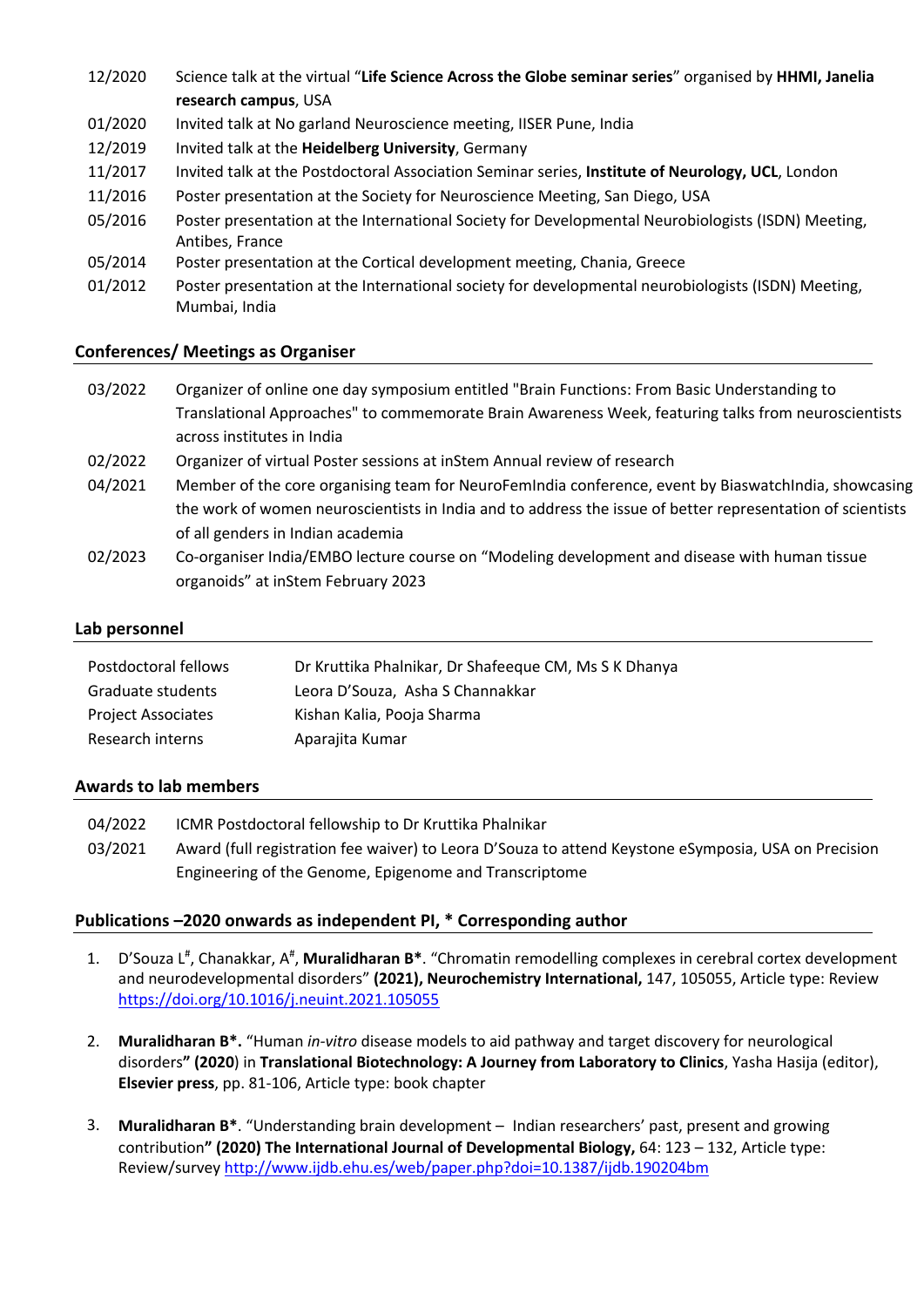## **Publications – from Postdoc and PhD**

- 4. Kinare V, Godbole G, Padmanabhan H, Khatri Z, Maheshwari U, **Muralidharan B**, Tole, S. " An evolutionarily conserved Lhx2-Ldb1 interaction regulates the acquisition of hippocampal cell fate and regional identity " **(2020) Development,** October 19: 147 (20), dev187856, Article type: Research article
- 5. Wilson KM, **Muralidharan B**, Isaacs AM. "Relax, Don't RAN Translate It" **(2019) Neuron,** Dec 4;104(5):827-829, Article type: Preview article on Cheng et al., 2019, Neuron
- 6. Clayton EL, Milioto C, **Muralidharan B**, Norona FE, Edgar JR, Soriano A, Jafar-nejad P, Rigo F, Collinge J, Isaacs AM. "Frontotemporal dementia causative CHMP2B impairs neuronal endolysosomal trafficking- rescue by TMEM106B antisense oligonucleotides" **(2018) Brain**, Dec: 141(12):3428-3442, Article type: Research article
- 7. **Muralidharan B,** D'souza L, Tole S. "An efficient system for gene perturbation in embryonic hippocampal progenitors using ex vivo electroporation followed by in vitro dissociated cell culture" **(2018) Journal of Experimental Neuroscience,** 12: 1-9, Article type: Methods article
- 8. **Muralidharan B**, Keruzore M Pradhan S.J, Roy B, Shetty A.S, Kinare V, D'souza L, Maheshwari U Karmodiya K, Suresh A, Galande S, Bellefroid E, Tole, S. "Dmrt5, a novel neurogenic factor, reciprocally regulates Lhx2 to control the neuron-glia cell fate switch in the developing hippocampus **(2017) Journal of Neuroscience,**  37(46):11245-11254, Article type: Research article
- 9. **Muralidharan B**, Khatri Z, Maheshwari U, Gupta R, Roy B, Pradhan S.J, Karmodiya K, Padmanabhan H, Shetty A, C. H. Balaji, Kolthur-Seetharam U, Macklis J.D, Galande S, Tole S. "Lhx2 interacts with the NuRD complex and regulates cortical neuron subtype determinants *Fezf2* and *Sox11***" (2017) Journal of Neuroscience,**  37(1): 194-203, Article type: Research article
- 10. Shetty AS, Godbole G, Maheshwari U, Padmanabhan H, Chaudhary R, **Muralidharan B**, Hou P-S, Monuki ES, Kuo H-C, V Rema, Tole S. "Lhx2 regulates a cortex-specific mechanism for barrel formation" **(2013) PNAS**, 110(50), E4913–E4921, Article type: Research article
- 11. Subramanian L, Sarkar A, Ashwin S, **Muralidharan B**, Hari P, Piper M, Monuki ES, Bach I, Gronostajski R, Richards R, and Tole, S. "Transcription factor Lhx2 is necessary and sufficient to suppress astrogliogenesis and promote neurogenesis in the developing hippocampus" **(2011) PNAS,** 108 (27) 10937-10938, Article type: Research article
- 12. Kulkarni S<sup>\*</sup>, Muralidharan B<sup>\*</sup>, Panda A, Bakthavachalu B, Vindu A, Seshadri V. "Glucose Stimulated Translation regulation of insulin by the 5'UTR binding proteins" **(2011) JBC,** 286 (16), 14146-14156 **\*equal first authors,**  Article type: Research article
- 13. Panda A, Kulkarni S, **Muralidharan B**, Bakthavachalu B, Seshadri V. "Novel splice variant of mouse insulin2 mRNA: Implications for insulin expression" **(2010) FEBS Letters,** 584, 1169-1173, Article type: Research article
- 14. **Muralidharan B**, Bakthavachalu B, Pathak A, Seshadri V. "A minimal element in 5' UTR of insulin mRNA mediates its translational regulation by glucose" **(2007) FEBS Letters,** 581, 4103-4108, Article type: Research article

#### **COVID-19 activities**

| 2020. June       | Webinar on "Tackling COVID-2019- Diagnostics and treatments" organized by Manav Rachna                       |
|------------------|--------------------------------------------------------------------------------------------------------------|
|                  | University, Faridabad, Haryana                                                                               |
| 2020. April-June | Supervisory role at the COVID-2019 Diagnostic Testing Centre at inStem overseeing the RNA<br>extraction team |